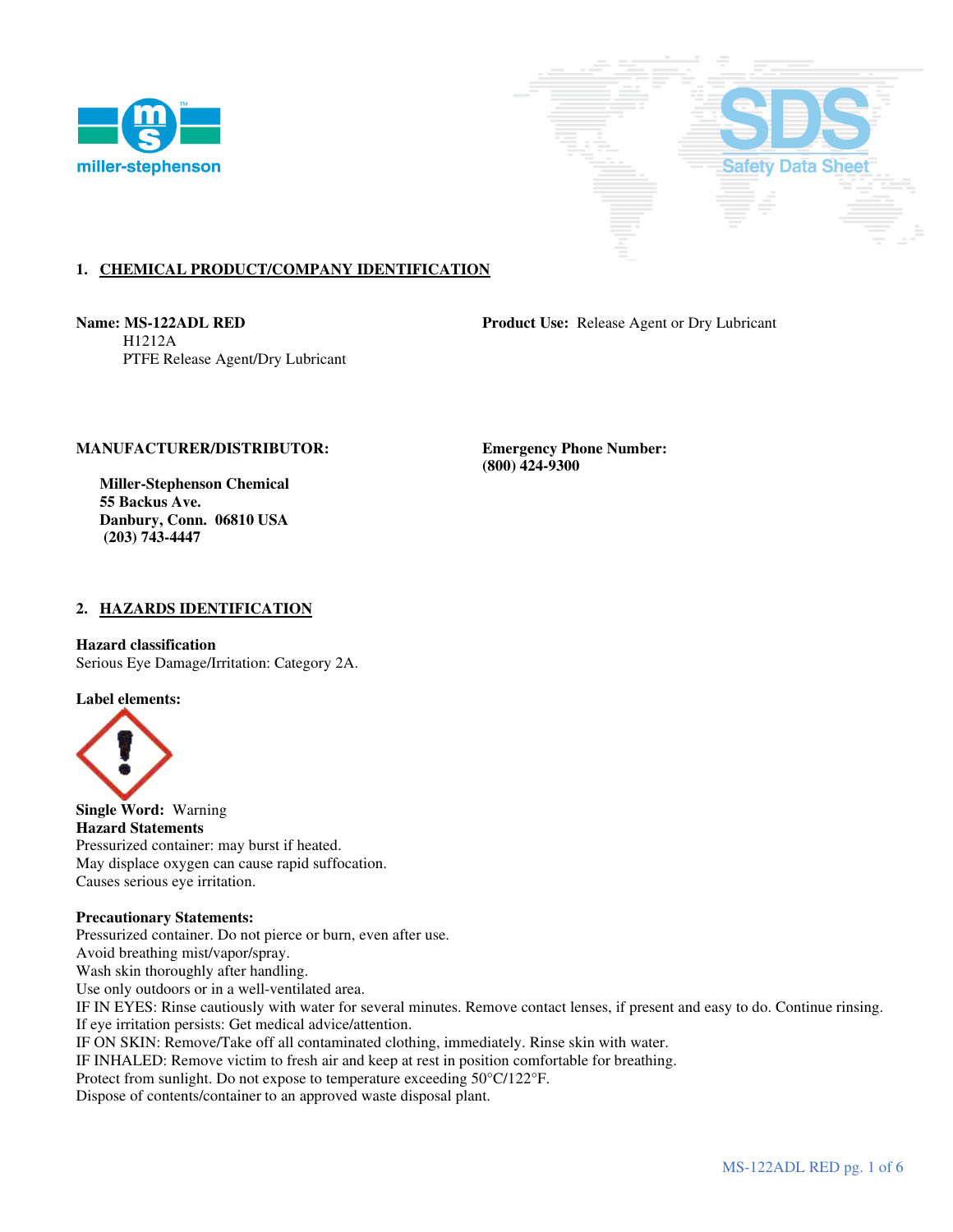### **Other hazards which do not result in classification or are not covered by GHS**

The thermal decomposition vapors of fluorinated polymers may cause polymer fume fever with flu-like symptoms in humans, especially when smoking contaminated tobacco.

### **3. INGREDIENTS**

| <b>Material</b> (s)                 | CAS No.    | Approximate $\%$ |
|-------------------------------------|------------|------------------|
| Trans-1,3,3,3-Tetrafluoroprop-1-ene | 29118-24-9 | $90 - 95$        |
| Isopropyl Alcohol                   | 67-63-0    | $5 - 10$         |

#### **4. FIRST AID MEASURES**

**Inhalation:** Remove patient to fresh air. Get medical attention.

- **Eye:** Immediately flush eyes with plenty of water for at least 15 minutes. If easy to do, remove contact lenses. Continue to rinse. Get medical attention.
- **Skin:** Immediately flush skin with plenty of water. Remove contaminated clothing and shoes. Wash clothing before use. Thoroughly clean shoes before reuse. Get medical attention.
- **Oral:** DO NOT induce vomiting. Get medical attention. Rinse mouth thoroughly with water. Never give anything by mouth to an unconscious person.

**Most important symptoms/effects, acute and delayed:** May cause drowsiness and dizziness. Causes serious eye irritation.

### **5. FIRE FIGHTING MEASURES**

**Flammability:** This product is not flammable. **Test Method:** Ignition distance test and Enclosed space ignition test

**Suitable Extinguishing Media:** Water fog, Alcohol resistant foam, Dry chemical, Carbon dioxide (CO2)

**Unsuitable extinguishing media:** No applicable data available.

**Specific hazards during firefighting:** Exposure to combustion products may be a hazard to health. Aerosols will rupture under fire conditions due to the heat and high pressure.

**Hazardous combustion products:** Carbon oxides, Hydrogen fluoride, Carbonyl halides, Halogenated compounds.

**Special Fire Fighting Instruction:** Evacuate area. Do not enter area without personal protective equipment. Exposure to decomposition products may be a hazard to health. Wear self-contained breathing apparatus, if necessary. Fight fire from a distance, heat may rupture containers. Use water spray to cool aerosols. Do not allow run-off from firefighting to enter drains or water sources.

# **6. ACCIDENTAL RELEASE MEASURES**

**Personal precautions, protective equipment, and emergency procedures:** Evacuate area. Ventilate the area with fresh air. Use personal protective equipment. If a large amount of aerosols rupture and spill in confined areas, provide mechanical ventilation to disperse the vapors.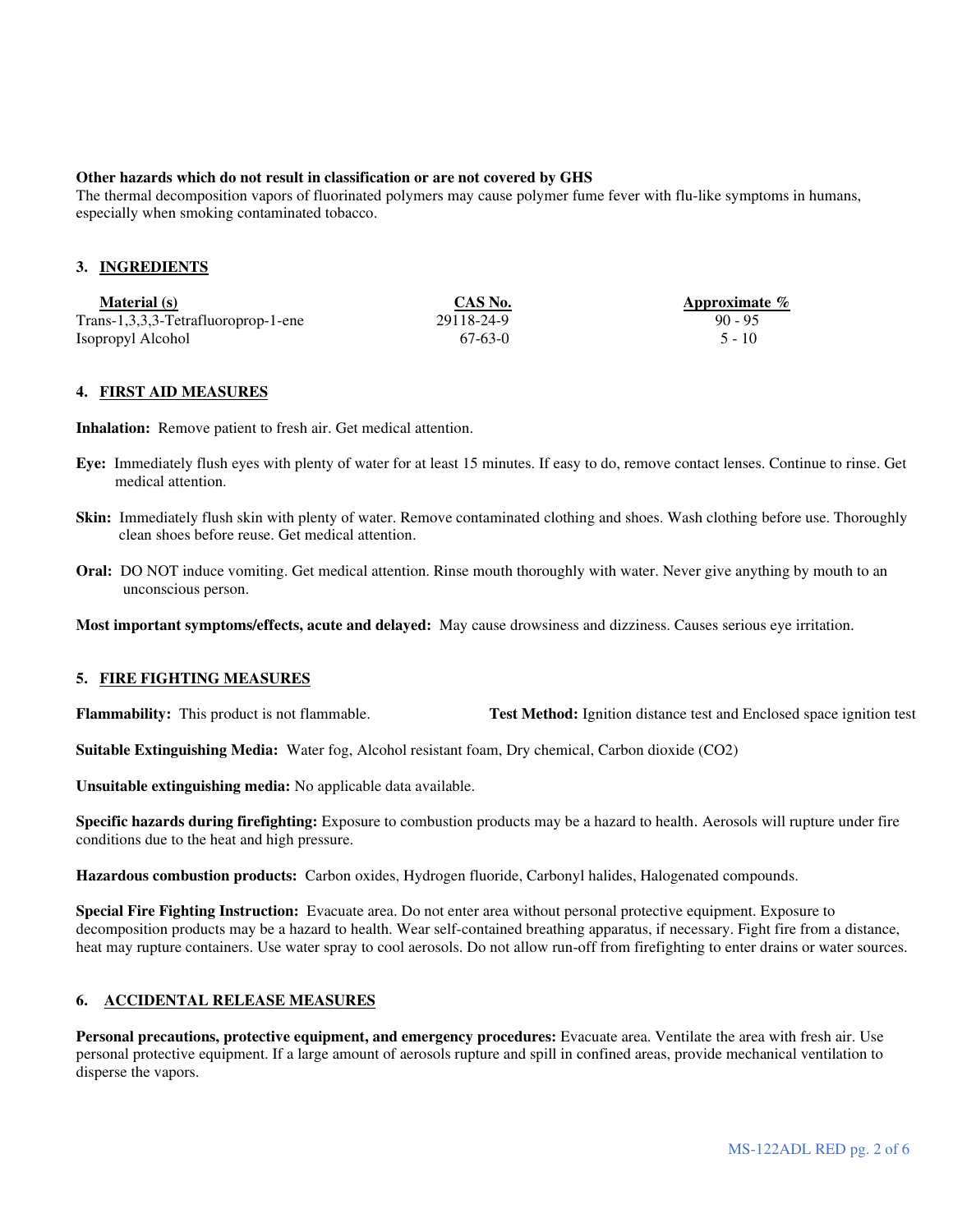**Environmental precautions:** Avoid release to the environment. Prevent material from entering sewers, waterways, or low areas. Do not allow contact with soil, surface, or ground water. Local authorities should be advised if significant spillages cannot be contained.

**Methods and material for containment and cleaning up:** Contain spillage, and then collect with inert absorbent material, (e.g. sand, earth, diatomaceous earth, vermiculite) and place in container for disposal according to local / national regulations.

# **7. HANDLING AND STORAGE**

**Handling:** Use in a well-ventilated area to avoid breathing vapors. Use only with adequate ventilation. Use appropriate respiratory protection, when ventilation is inadequate. Avoid contact with skin or eyes. Wash thoroughly after handling.

**Storage Conditions**: Do not store near sources of heat, in direct sunlight or where temperatures exceed 120<sup>o</sup>F/49<sup>o</sup>C.

# **8. EXPOSURE CONTROLS/PERSONAL PROTECTION**

| <b>Exposure Limits:</b>             | TLV (ACGIH)     | PEL (OSHA)      |
|-------------------------------------|-----------------|-----------------|
| Trans-1,3,3,3-Tetrafluoroprop-1-ene | Not Established | Not Established |
| Isopropyl Alcohol                   | 200 ppm, TWA    | $400$ ppm, TWA  |

**Respiratory Protection:** General and local exhaust ventilation is recommended to maintain vapor exposures below recommended limits. Where concentrations are above recommended limits or are unknown, appropriate respiratory protection should be worn. Follow OSHA respirator regulations (29 CFR 1910.134) and use NIOSH/MSHA approved respirators. Protection provided by air purifying respirators against exposure to any hazardous chemical is limited. Use a positive pressure air supplied respirator if there is any potential for uncontrolled release, exposure levels are unknown, or any other circumstance where air purifying respirators may not provide adequate protection.

**Eye Protection:** Avoid eye contact. Use chemical goggles or safety glasses with side shields.

**Skin Protection:** Avoid contact with skin. Use gloves impervious when prolonged or frequently repeated contact occurs. Wash hands before breaks and at the end of workday. Breakthrough time is not determined for the product. Change gloves often.

**Prevention of Swallowing:** Do not eat, drink or smoke when using this product. Wash hands thoroughly after contact.

# **9. PHYSICAL AND CHEMICAL PROPERTIES**

| <b>Boiling Point:</b> Not Applicable                  | <b>Percent Volatile by Volume: 99%</b>                   |  |
|-------------------------------------------------------|----------------------------------------------------------|--|
| <b>Density:</b> 1.1 g/cc at $70^{\circ}F/21^{\circ}C$ | Vapor Pressure: $60.8$ psig at $68^{\circ}F/20^{\circ}C$ |  |
| Vapor Density (Air=1): $>1$                           | <b>Solubility in <math>H_2O</math>:</b> Insoluble        |  |
| <b>pH</b> Information: Neutral                        | Evaporation Rate (CC14=1): $>1$                          |  |
| <b>Form:</b> Aerosol                                  | Appearance: Red                                          |  |
| Color: Red                                            | <b>Odor:</b> Alcohol Odor                                |  |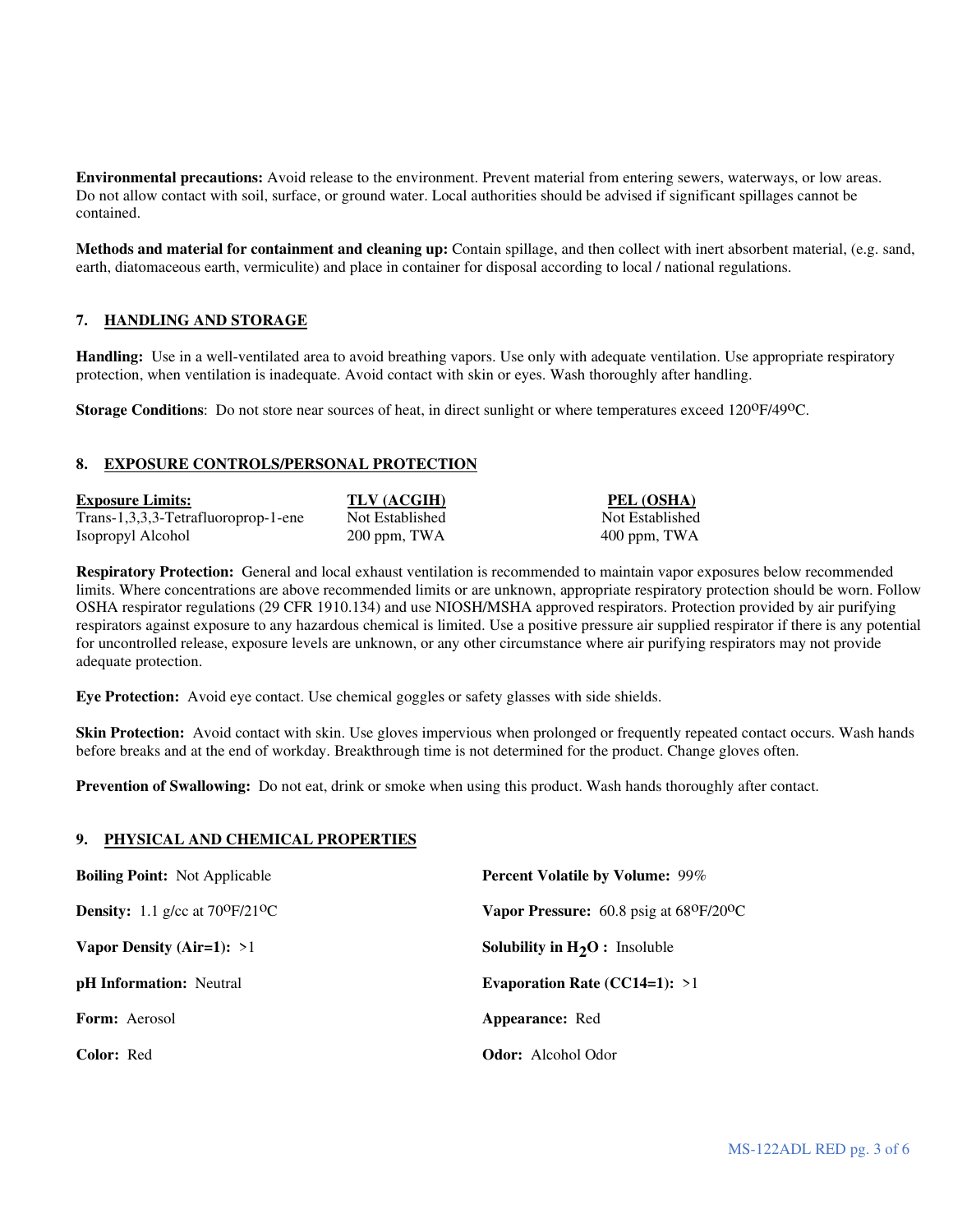# **10. STABILITY AND REACTIVITY**

**Reactivity:** Not classified as a reactivity hazard.

**Chemical Stability:** Stable at normal conditions.

**Material and Conditions to Avoid:** Heat, sparks, and flames. Exposure to elevated temperatures, direct sunlight. Acids, Strong oxidizers, Alkali metals.

**Decomposition:** Decomposition products are hazardous. This material can be decomposed by high temperatures (open flames, glowing metal surfaces, etc) forming products containing Carbon monoxide, Carbon dioxide, Carbonyl halides, Gaseous hydrogen chloride, Hydrogen fluoride.

**Polymerization:** Will not occur.

### **11. TOXICOLOGICAL INFORMATION**

### **Trans-1,3,3,3-Tetrafluoroprop-1-ene**

**Acute Oral:** Not applicable study technically not feasible. **Acute Dermal:** No data available study technically not feasible **Acute Inhalation:** 4 hour, LC50 rat: >207000 ppm **Skin corrosion/irritation:** No skin irritation in rabbits. Method: OECD Test Guideline 404 **Serious eye damage/eye irritation:** No data available. Study technically not feasible. **Respiratory or skin sensitization:** Cardiac sensitization Species: Dogs Result: Did not cause sensitization on laboratory animals. **Repeated dose toxicity:**  13 Weeks, Inhalation, rat: Causes mild effects on the heart. NOEL 5,000 ppm **Genotoxicity in vitro:** Test Method: Chromosome aberration test in vitro. Cell type: Human lymphocytes Result: negative. Method: OECD Test Guideline 473 Genotoxicity in vivo: Test Method: Mutagenicity (in vivo mammalian bone-marrow cytogenetic test, chromosomal analysis) Species: Mouse. Cell type: Micronucleus. Application Route: Inhalation. Method: OECD Test Guideline 474. Result: negative. **Reproductive toxicity:** Test Method: Two-generation study. Species: Rat. Application Route: Inhalation. NOEL: >20,000 ppm. Method: OECD Test Guideline 416 **Teratogenicity:** Species: Rabbit & Rat. Method: OECD 416. Did not show teratogenic effects in animal experiments. Species: Rat. Application Route: Inhalation. NOAEC: 15,000 ppm. Method: OECD Test Guideline 414

# **Isopropyl Alcohol**

**Acute Oral:** LD50, Rat, > 5,000 mg/kg **Acute Dermal:** LD50, Rabbit, > 5,000 mg/kg **Acute Inhalation (vapor):** 6 hour LC50, Rat > 25 mg/l **Skin Corrosion/Irritation:** No skin irritation in rabbits. **Serious Eye Damage/Irritation:** Irritation to eyes in Rabbits, reversing within 21 days. Skin Sensitization: Buehler Test (skin contact) is negative in Guinea pig. Method OECD Test Guideline 406 **Respiratory Sensitization:** Not classified based on available information. **Germ Cell Mutagenicity:** In vitro and In vivo - Not Mutagenic **Carcinogenicity:** Negative in rats exposed 104 weeks by inhalation (vapor). Method: OECD Test Guideline 451 **Reproductive Toxicity:** Negative in rats by ingestion based on Two-generation reproduction toxicity study and Embryo-fetal development.

**STOT- single exposure:** May cause drowsiness or dizziness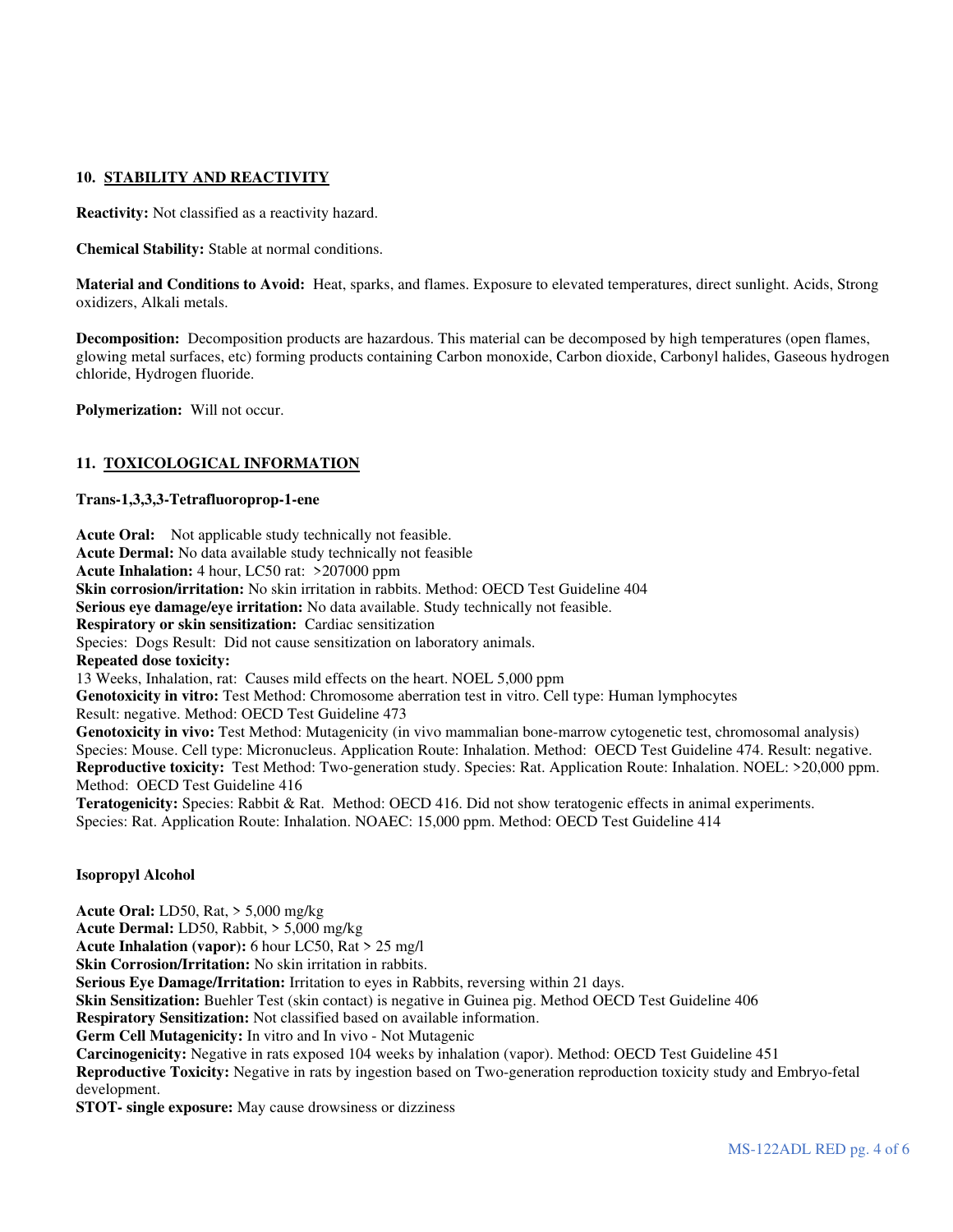**STOT- repeated exposure:** NOAEL, Rat exposed 104 weeks by inhalation (vapor): 12.5 mg/l **Aspiration toxicity:** Not classified based on available information.

### **12. ECOLOGICAL INFORMATION**

### **Trans-1,3,3,3-Tetrafluoroprop-1-ene**

96 hour LC0 – Static Test of Cyprinus carpio (Carp): > 117 mg/l. Method: OECD Test Guideline 203 48 hour EC50 – Static Test Daphnia magna (Water flea): > 160 mg/L. Method: OECD Test Guideline 202 Toxicity to algae: Growth rate and Biomass: NOEC: > 170 mg/l. Exposure time: 72 h. Method: OECD Test Guideline 201 **Bioaccumulation:** No bioaccumulation is to be expected (log Pow  $\leq$ =4). **Biodegradability:** Aerobic: Not readily biodegradable

### **Isopropyl Alcohol**

**Toxicity to fish:** 96 hour LC50 in Pimephales promelas (fathead minnow): 10,000 mg/l **Toxicity to daphnia and other aquatic invertebrates:** 24 hour EC50 in Daphnia magna (water flea): >10,000 mg/l **Toxicity to microorganisms:** 16 hour EC50 in Pseudomonas putida: >1,050 mg/l

**Persistence and degradability:** Rapidly degradable. BOD: 1.19 (BOD5)COD: 2.23BOD/COD: 53% **Bioaccumlative potential:** Partition coefficient: n-octanol/water: log Pow: 0.05 **Mobility in soil:** No data available.

### **13. DISPOSAL CONSIDERATIONS**

Comply with federal, state and local regulations. Remove to a permitted waste disposal facility. Do not puncture or incinerate cans. Empty aerosol cans before disposal.

### **14. TRANSPORT INFORMATION**

**U.S. DOT Limited Quantity** 

**IATA Proper Shipping Name:** Aerosols, Non-Flammable **Hazard Class:** 2.2 **Identification No.** UN1950 **Packing Group:** None

 **IMDG Proper Shipping Name:** Aerosols, Non-Flammable **Hazard Class:** 2.2 **Identification No.** UN1950 Packing Group: None